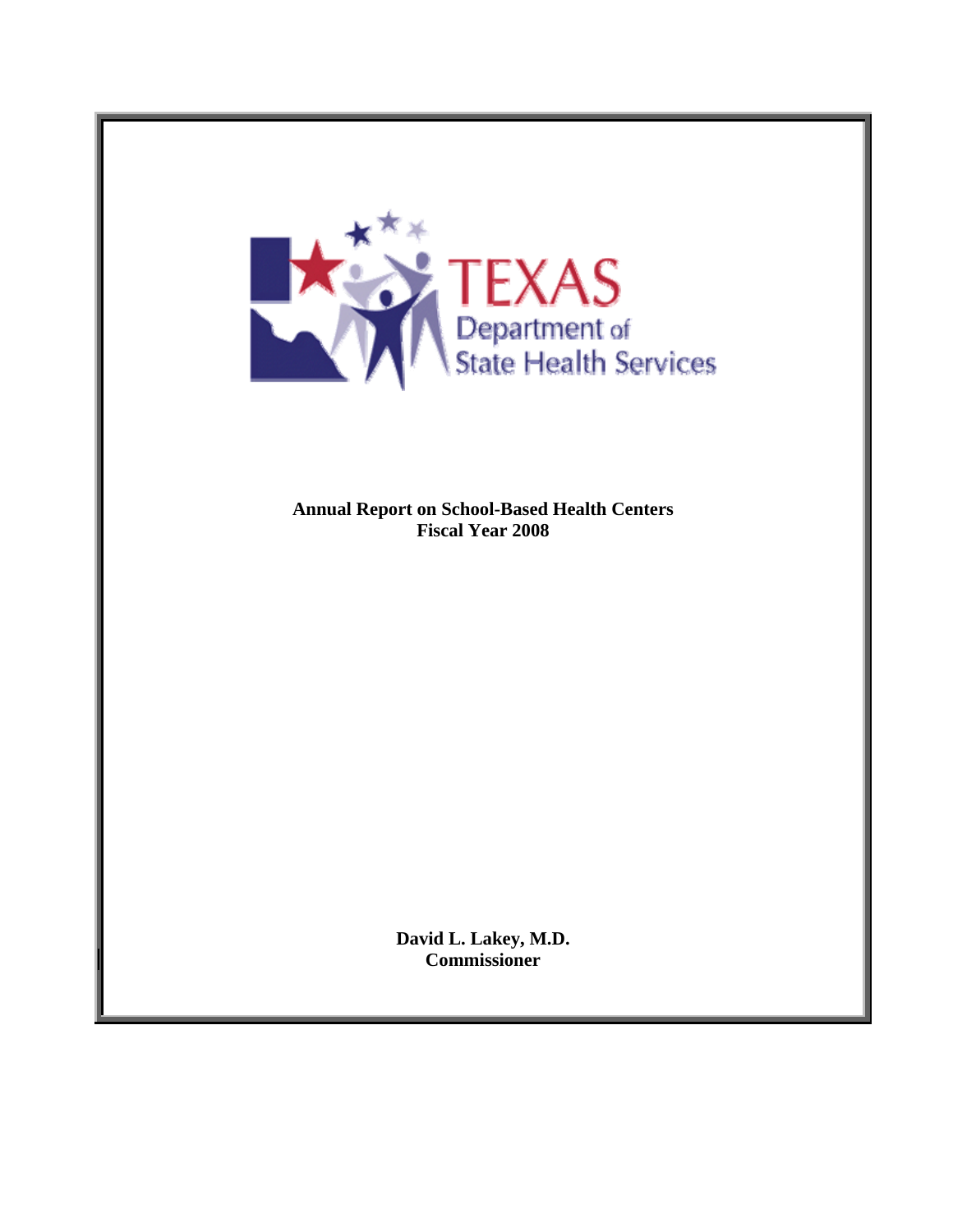### **Fiscal Year 2008 Annual Report on School-Based Health Centers Executive Summary**

### **Key Findings for Fiscal Year 2008 (FY08)**

- Four school-based health centers (SBHC) received funding from the Texas Department of State Health Services (DSHS). Two SBHCs were in their first year of funding; one was in its second year; and one was in its third year.
- Over 13,000 students across 20 campuses had access to DSHS-funded SBHCs. The centers reported a total of 6,304 visits. An additional 1,220 non-students, including siblings and community members, were enrolled in SBHC services.
- Minor illnesses and preventive health services were the most frequently cited reasons for visits to the funded SBHCs. Asthma was the most frequently treated chronic condition.
- One SBHC in its second year of funding continued to implement a model that includes dental services. These services were provided one day a week by a volunteer dentist and other dental providers. A total of 784 dental visits were reported in FY08 at this one SBHC. This was an increase of 433 visits or 45 percent over the number of visits in FY07.
- SBHC directors reported billing Medicaid \$253,373. Of this amount, the centers received \$159,482 or 63 percent in reimbursements.

### **Future Activities**

- Strategies will be developed to recruit schools with high at-risk or underserved populations to apply for funding. Title 1 schools will be sent e-mail notification of the FY10 Competitive Request for Proposals for School-Based Health Centers.
- SBHCs will continue to track the attendance of students with chronic conditions such as asthma and diabetes.
- DSHS program staff will continue to provide technical assistance to funded sites. Training will be provided at contractors' meetings on various issues including processing Medicaid claims.
- DSHS will continue to:
	- Serve as a resource for SBHCs in Texas through its website.
	- Collaborate with the Texas Association of School-Based Health Centers (TASBHC).
	- Reduce barriers by providing technical assistance to school districts that pursue DSHS grant funding.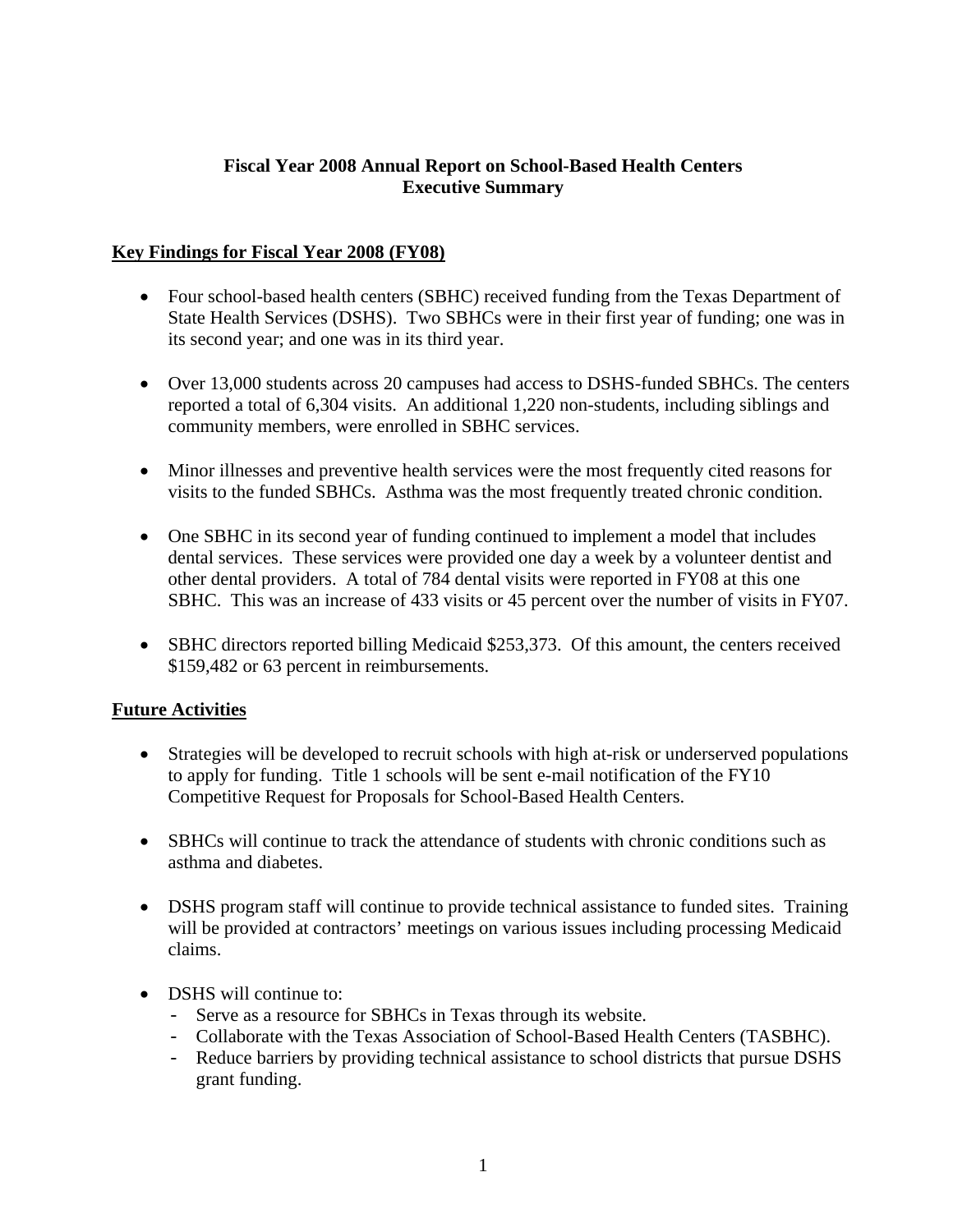# **Fiscal Year 2008 Annual Report on School-Based Health Centers**

Texas Education Code (TEC), Chapter 38, §38.064, requires the Commissioner of State Health Services to issue an annual report to the Legislature about the efficacy of school-based health centers (SBHCs), including centers that receive funds from the Department of State Health Services (DSHS).This report focuses on SBHCs that received funding from DSHS in Fiscal Year 2008 (FY08).

# **Background**

According to the United States (US) Census Bureau, in 2007 21.4 percent of children in Texas younger than 18 years of age were uninsured. Uninsured children are less likely to receive health care.<sup>1</sup> School personnel see a large number of students w[i](#page-15-0)th physical and mental health conditions. Left untreated, these conditions may negatively affect a child's school attendance, academic performance, attention span, impulse control, and ability to refrain from self-destructive behavior. In order to address these issues, DSHS provides start-up funding for SBHCs in areas where students are in most need of health care.

Since the first SBHC in the US opened in Dallas in 1970, SBHCs have been a means of providing basic health care to medically underserved children and adolescents. Today, there are nearly 90 SBHCs serv[i](#page-15-1)ng Texas children.<sup>ii</sup> The centers use a comprehensive, affordable, multi-disciplinary approach to address the health care needs of school children, many of whom do not receive health care elsewhere. Often an array of services is provided, including but not limited to:

- Immunizations
- Well-child exams
- Sports physicals
- Acute care for minor illness and injury
- Management of chronic illness
- Dental screenings, treatment and referral
- Mental health services, and
- Basic health education

SBHCs are usually located on school campuses, although some are located in easily accessible sites off campus or through mobile clinics. In some communities, the SBHC is located on one campus and only serves the students at that school. In other communities, a SBHC located on one campus may also serve other nearby schools. Each center is tailored to meet the needs of the school community.

SBHCs typically operate independently with the school nurse being the linkage for referring students for more advanced services. Before rendering services in the SBHC, students must have a signed parental consent form on file indicating all services that will be provided to the student. In many instances, family members, such as siblings or children of parenting teens, are also eligible to use SBHC services.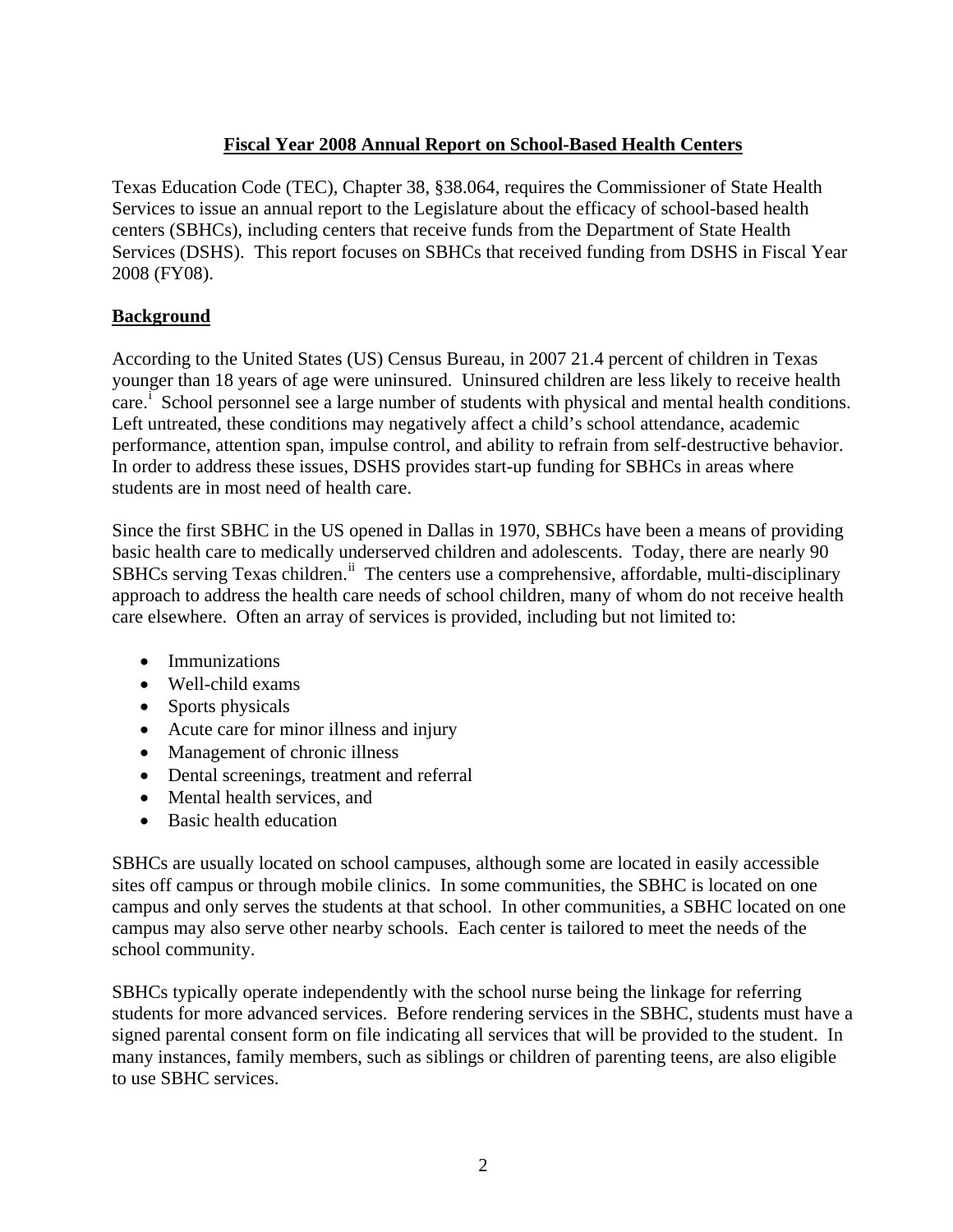In 1993, the Texas Department of Health, now DSHS, began providing competitive grant funding to assist Texas communities in establishing SBHCs. In 1999, the 76<sup>th</sup> Legislature passed House Bill 2202, which amended TEC Chapter 38, and required the Commissioner of State Health Services to administer a grant program to assist school districts with the costs of operating SBHCs. The program currently allows a maximum three years of funding per funded school district. Funding ranges from \$125,000 in year one to \$62,500 in year three.

Since fiscal year 1994, 42 SBHCs have been funded and of those, 27 SBHCs were still in operation in FY08 (See map on page 4.).

### **Funded School Districts in FY08**

During FY08, DSHS funded the following four school districts:

- Frenship Independent School District (ISD) 1st year of funding
- Mathis  $\text{ISD} 1\text{st}$  year of funding
- Socorro ISD 2nd year of funding
- Bangs ISD 3rd year of funding

In FY08, each of the four funded school districts established or continued to operate a SBHC that met the needs of its respective school population. While all SBHCs provide primary and preventive health care services and share other common characteristics, the model for providing services, types of services, and whether the center will serve families and community members is decided at the local level. School districts receive input from school and community stakeholders, including the school health advisory council (SHAC). As required by law, SHACs are comprised of community members including parents and students. The SHAC makes recommendations to the district regarding services and policies for the SBHC, ensuring that community values are reflected in the operation of each center.

Socorro ISD, which covers 136 square miles in El Paso County, implemented the "mobile" SBHC model. This model meets the needs of a large, rural district where nearly 80 percent of the students are economically disadvantaged and more than half have no primary care provider. Staffed by resident pediatricians from Texas Tech University Health Sciences Center, the mobile unit travels to nine schools on a rotating schedule providing primary and preventive health care services.

Bangs ISD is located in a rural area near Brownwood and serves three campuses with more than 1,000 students. Bangs ISD implemented a SBHC model that includes the provision of dental services in addition to preventive and primary health care services. Staffed by a volunteer dentist and other dental providers one day a week, Bangs reported 784 dental visits in FY08.

The other two school districts, Frenship ISD and Mathis ISD, implemented a more traditional SBHC model housing the center at one campus and making it accessible to other schools within the district. In Frenship ISD, the SBHC is located at the elementary school and serves the other e[i](#page-15-1)ght schools within the district.<sup>iii</sup> In Mathis ISD, the SBHC is located at the elementary school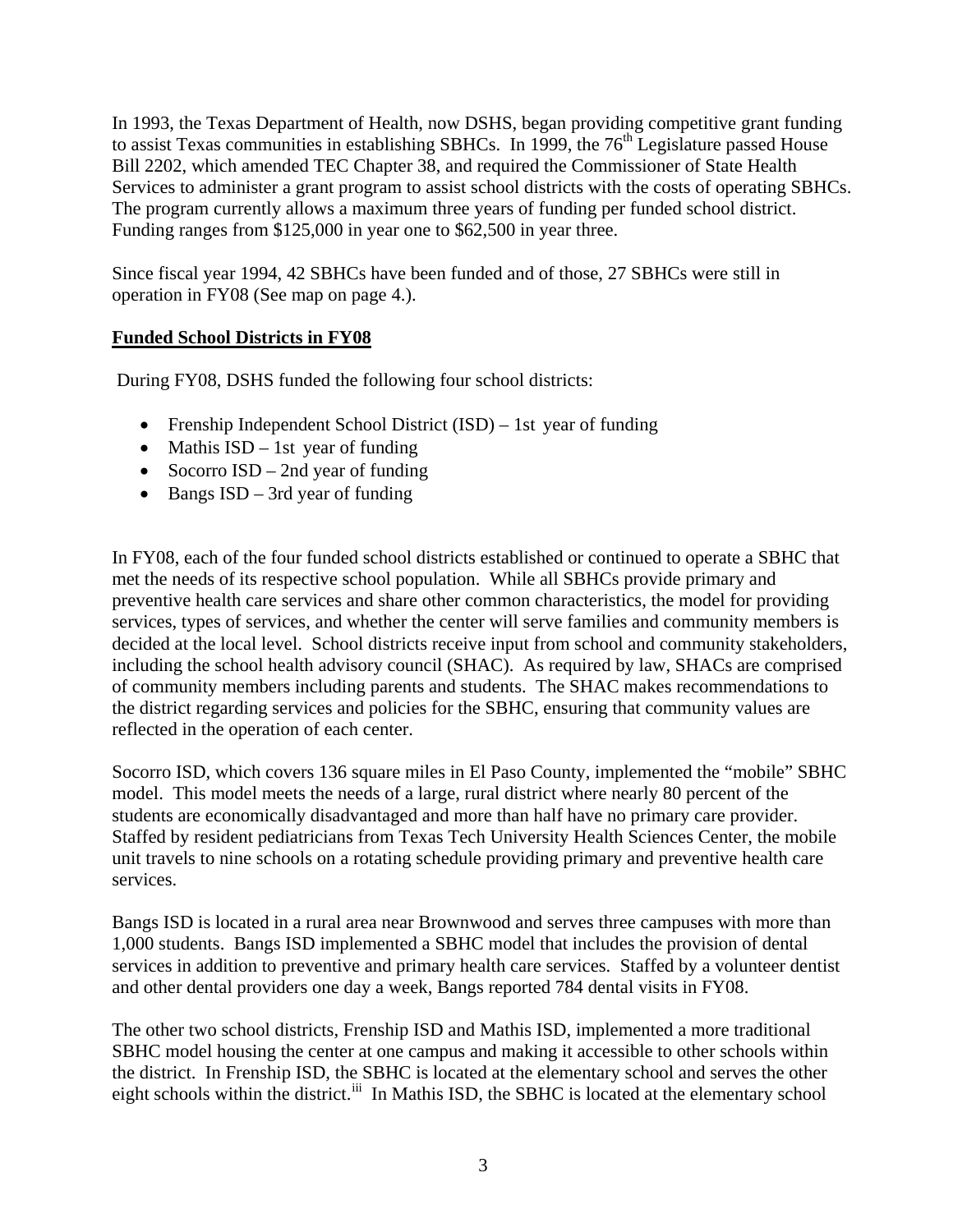and serves three other campuses in the district. Both school districts provide preventive and primary health care services.



### **Evaluation Methods**

Evaluating whether SBHCs have an impact on educational outcomes is a key area of interest for DSHS. Multiple sources of quantitative and qualitative data were analyzed for this report, including academic achievement, attendance rates, graduation rates, and dropout rates. In addition, the report highlights service utilization data identified in SBHC quarterly reports and Texas Education Agency (TEA) Academic Excellence Indicator System data. The data available for district outcomes are only a snapshot and cannot be causally linked to the impact of the SBHC. For the purpose of this report, SBHC district measures were compared to available state measures.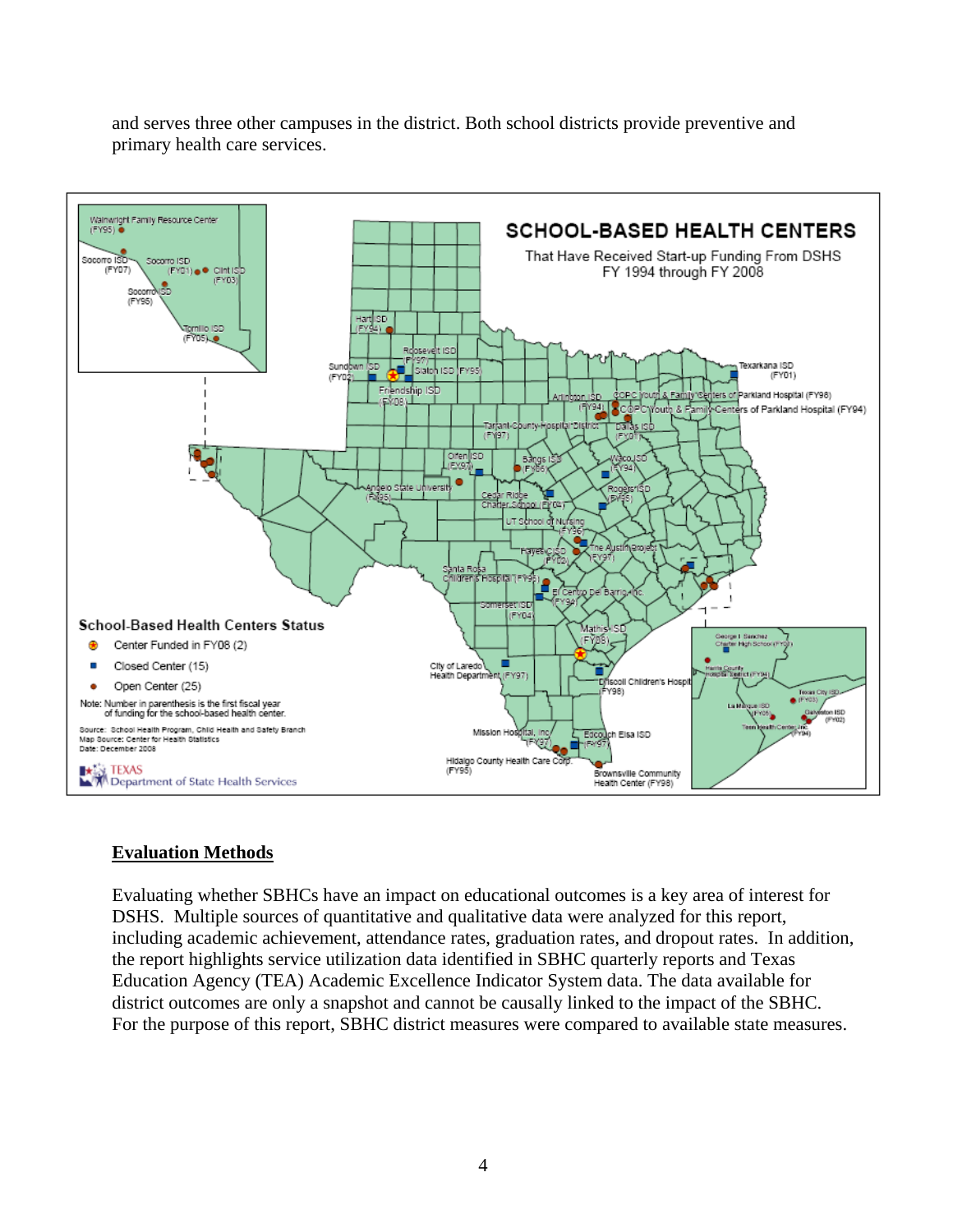### **Demographics**

#### **Access to Care**

During FY08, DSHS-funded SBHCs were well utilized by students.

- Over 13,000 students on 20 campuses had access to services.
- Among the four districts that received funding in FY08, three are located in rural areas and one is located in a suburban area:
	- o Socorro ISD is located in a rural area near El Paso.
	- o Bangs ISD is located in a rural area near Brownwood.
	- o Frenship ISD is located in a suburban area near Lubbock.
	- o Mathis ISD is located in a rural area near Brownsville.

#### **Enrollment**

In FY08, nearly 2,000 students were enrolled for SBHC services.In addition, 1,220 non-students, including siblings and other family/community members, were also enrolled for SBHC services. Table 1 illustrates the student population for each school district with the number and percent of students enrolled in the SBHC.

| <b>School District</b><br><b>Served</b> | <b>Total</b><br><b>Student</b><br><b>Population</b> | <b>Number of</b><br><b>Students Enrolled</b><br>in SBHC | <b>Percent of Student</b><br><b>Population</b><br><b>Enrolled in SBHC</b> |
|-----------------------------------------|-----------------------------------------------------|---------------------------------------------------------|---------------------------------------------------------------------------|
| Frenship ISD                            | 2,152                                               | 490                                                     | 22.8                                                                      |
| Mathis ISD                              | 1,897                                               | 99                                                      | 5.2                                                                       |
| Socorro $ISDiv$                         | 8,176                                               | 1,046                                                   | 12.8                                                                      |
| <b>Bangs ISD</b>                        | 1,125                                               | 356                                                     | 31.6                                                                      |
| <b>Totals</b>                           | 13,350                                              | 1.991                                                   | 14.9                                                                      |

### **Table 1. Enrollment by School District**

According to SBHC data submitted to DSHS, the four SBHCs serving 20 campuses enrolled a total of 1,991 students, which represented 15 percent of the student population. Bangs had the largest percent of students enrolled and Mathis had the smallest percent. Several factors explain the variation in SBHC enrollment numbers, including the length of time the SBHC has been open. Bangs has been open for three years, Socorro for two years, and Frenship and Mathis have been open for less than one year. While Frenship and Mathis started their SBHCs in FY08, Mathis encountered a longer delay in enrolling students. The delay was in part due to students not being able to choose the SBHC as their primary care provider under Medicaid. Mathis has resolved this issue and enrollment numbers are expected to be higher in FY09.

Figure 1 illustrates the racial/ethnic make-up of the student population of the four school districts combined: 79 percent were Hispanic; 17 percent were White, non-Hispanic; 3 percent were Black, non-Hispanic; and 1 percent was classified as other.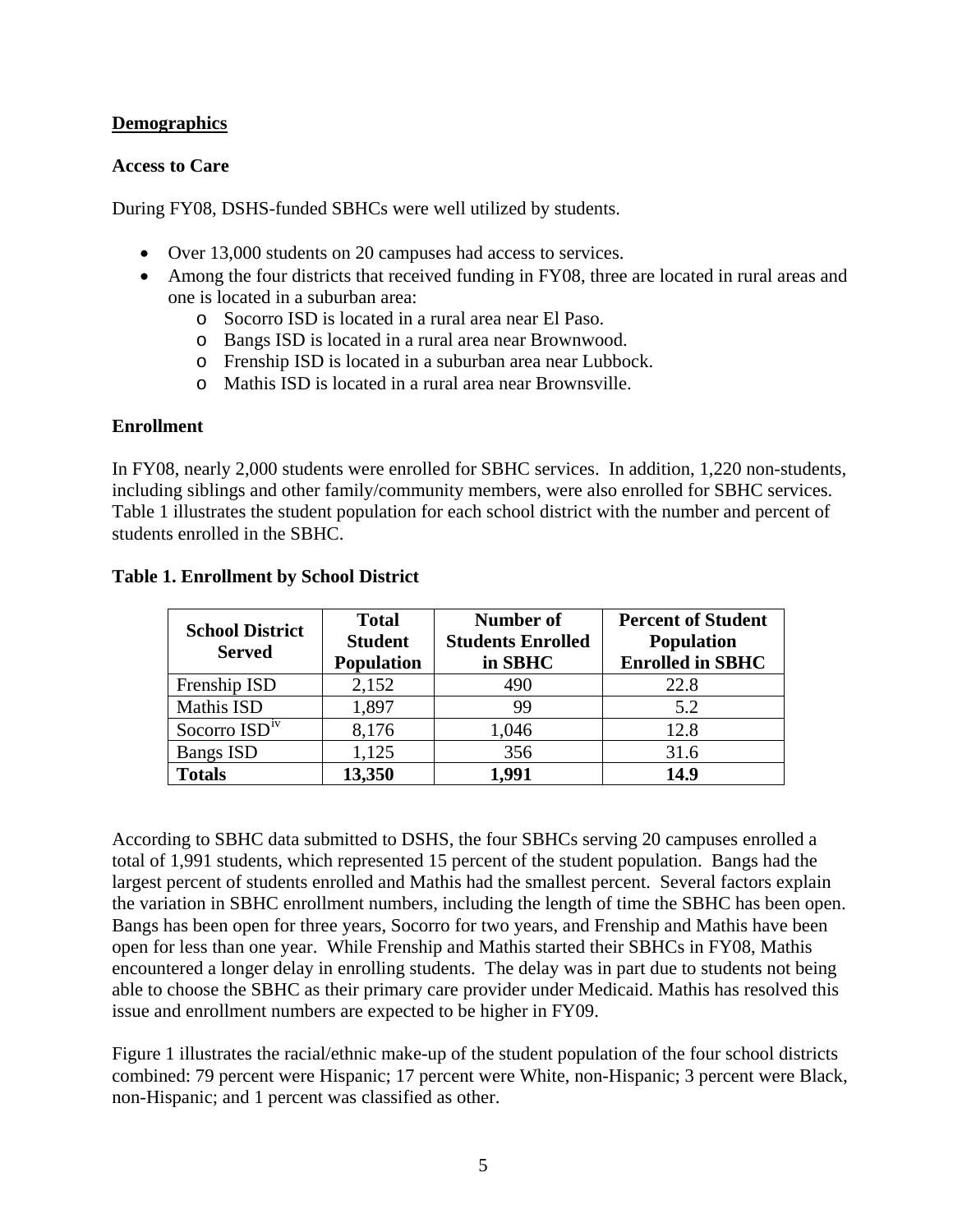

### **Staffing**

SBHCs are staffed by a team of health care providers. The staff may include a physician, nurse practitioner or physician's assistant, registered nurse, licensed vocational nurse, social worker, psychologist, and a licensed professional counselor. In FY08, three of the four funded sites had mental health providers on staff. The fourth site had linkages to community mental health providers. One site had dental providers including a dentist, dental hygienist, and dental assistant.

### **Overview of Services of All DSHS-Funded School-Based Health Centers**

The following is a summary of information from SBHC quarterly reports submitted to the DSHS School Health Program in FY08. The reports quantify SBHC activities such as the number and type of clinic visits, Medicaid visits, immunizations, referrals, educational outcomes as well as anecdotal information. Some data from SBHCs funded by DSHS during FY06 and FY07 are presented for comparison.

### **Total Visits: FY08**

- Project directors reported 6,304 student visits to SBHCs.
- One site reported 784 dental visits.
- Thirty-eight percent of the 6,304 student visits were Medicaid visits. Of those 2,394 Medicaid visits, a total of \$253,373 was billed to Medicaid for an average cost of \$106 per visit. Of the \$253,373 billed to Medicaid, the SBHCs received \$159,482 in reimbursements, about 63 percent of their claims, for an average reimbursement of \$67 per visit. Factors affecting reimbursement rates are addressed under the billing and reimbursement section on page 12.

The most frequently cited reasons for visits to a SBHC were: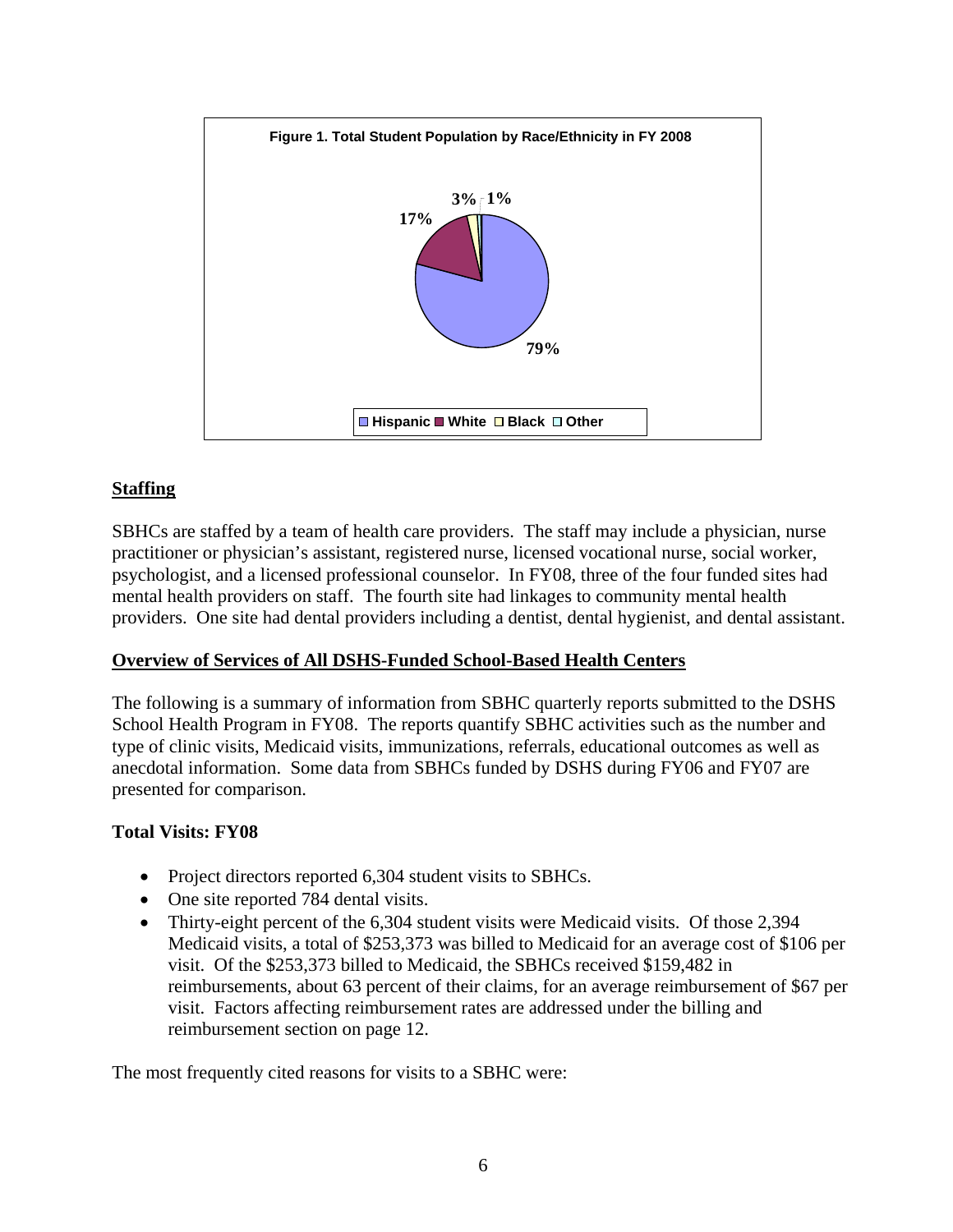- Minor illnesses including otitis media (ear infection), upper respiratory infections, and allergies; and
- Preventive health services including primary care through well-baby and child check-ups, immunizations and sports physicals.

The most common diagnoses at the SBHCs were:

- Allergic rhinitis
- Upper respiratory infection
- Pharyngitis (sore throat)
- Otitis media

The most common lab tests completed in SBHCs were:

- Urinalysis
- Streptococcus screening test
- Comprehensive metabolic panel
- Random glucose testing

The most common reasons for referral to services outside the SBHC were:

- Upper respiratory infections
- Fractures
- Dental problems

### **Chronic conditions**

SBHCs treat and manage students with chronic conditions. The four sites reported that asthma was the most common chronic condition accounting for 151 visits or 61 percent of all visits for chronic conditions (See Table 2.). Asthma is one of the most common chronic conditions in the U.S. affecting 6.8 million children and is the leading cause of school absences.<sup>V</sup> In 2005, there were 728,000 (11.6%) and 458,000 (7.3%) children in Texas with self-reported lifetime and current asthma, respecti[v](#page-15-1)ely. $\overline{v}$ <sup>i</sup>

While there is no cure for asthma, it can be controlled. SBHCs play an important role in helping students manage their asthma and in reducing emergency room [v](#page-15-1)isits and absentee rates.<sup>vii</sup> SBHC providers may develop an individualized asthma plan, identify asthma triggers, and prescribe appropriate medications. The SBHC provider works with the student's primary care provider to prevent duplication of services.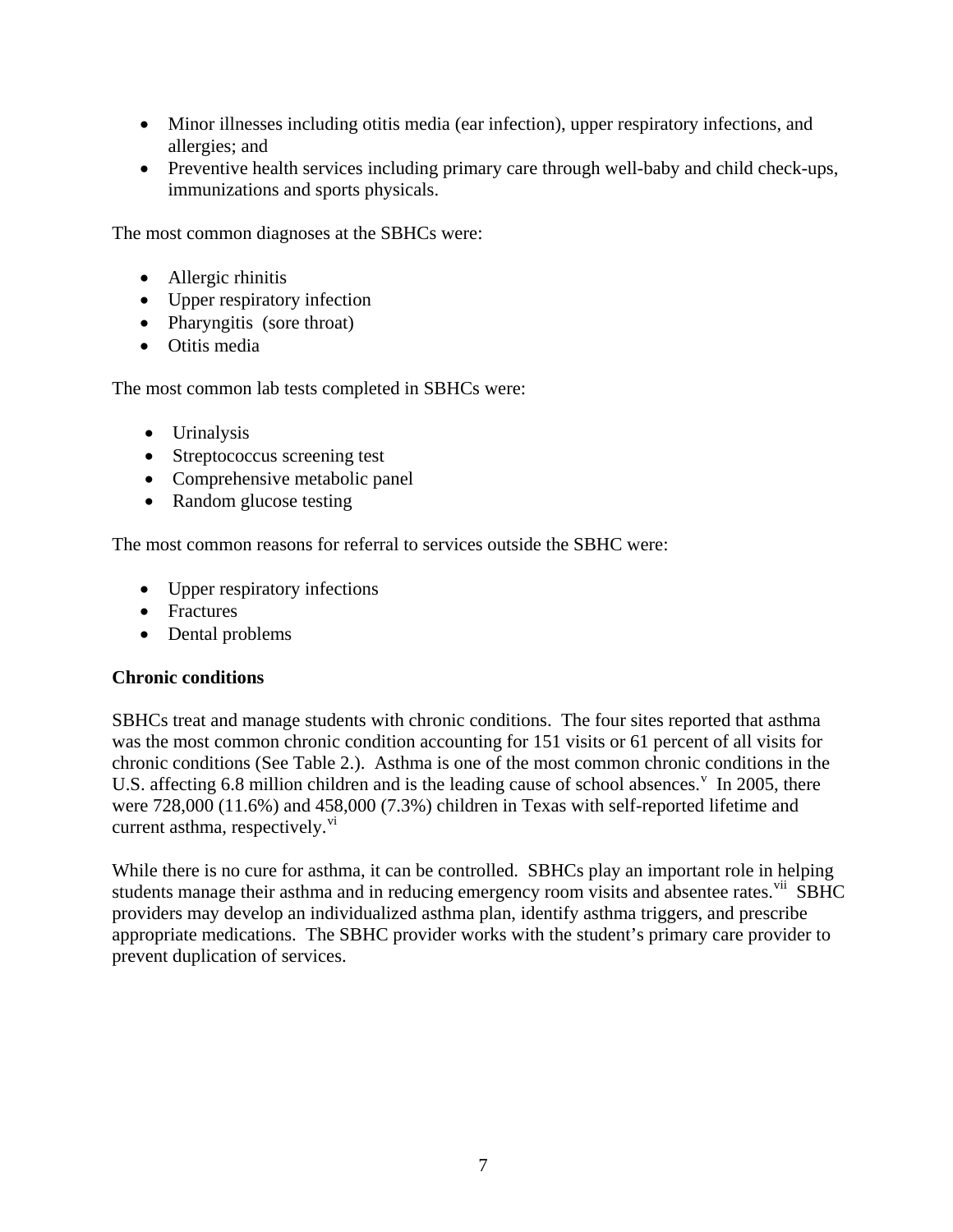| <b>Chronic condition</b> | <b>Total visits</b> | <b>Percent of visits</b> |  |
|--------------------------|---------------------|--------------------------|--|
| Asthma                   | 151                 | 60.6                     |  |
| Seasonal allergies       | 37                  | 14.8                     |  |
| Mental health            | 27                  | 10.8                     |  |
| <b>Diabetes</b>          | 14                  | 5.6                      |  |
| Other <sup>viii</sup>    | 20                  | 8.0                      |  |
| otal <sup>-</sup>        | 249                 |                          |  |

**Table 2. Visits by chronic condition for DSHS-funded SBHCs, FY08** 

### **Immunizations**

The total number of immunizations administered in DSHS-funded SBHCs from FY06 through FY08 was 6,922 (See Table 3.). The largest number of immunizations occurred in FY07, with nearly 3,000 immunizations administered. In FY08, the number of immunizations decreased by 814. Several factors explain the decrease in immunizations in FY08, including the difference in total student population served by the four SBHCs in FY07 and FY08 (41,772 and 13,350, respectively) and the number of students who were up-to-date with their immunizations. All four districts in FY08 reported that over 97 percent of the school population was up-to-date with their immunizations.

Temporal variations occur with regards to immunizations, with the highest number of immunizations typically occurring in the first quarter with the fewest occurring in the third and four quarters. The first quarter coincides with the beginning of school when students need their immunizations for admission<sup>[ix](#page-15-1)</sup>. The third and fourth quarters cover the end of the school year and the summer months.

| <b>Fiscal Year</b>  | <b>Ouarter 1</b> | <b>Quarter 2</b> | Quarter 3 | <b>Quarter 4</b> | <b>Total</b> |
|---------------------|------------------|------------------|-----------|------------------|--------------|
| 2006 (4 SBHCs)      | 745              | 650              | 663       |                  | 2,058        |
| 2007<br>$(4$ SBHCs) | ,027             | 899              | 771       | 142              | 2,839        |
| 2008<br>$(4$ SBHCs) | 694              | 529              | 381       | 421              | 2,025        |
| Total               | 2,466            | 2,078            | .815      | 563              | 6.922        |

**Table 3. Immunizations administered by SBHCs, FY 2006 – 2008** 

# **Referrals**

In addition to basic services, referrals were made to community providers for specialty services and treatment for fractures, dental care, and upper respiratory and behavioral health problems. The four SBHCs referred 243 students to community providers. Of the 243 students, 103 students were seen by outside providers for a referral completion rate of 45 percent. A referral completion rate is the percent of students that followed up with a community provider. The referral completion rate for the four sites ranged from a high of 97 percent to a low of 19 percent. The SBHC with a completion rate of 19 percent served a school district in the El Paso area where providers are limited and travel distances to providers are vast.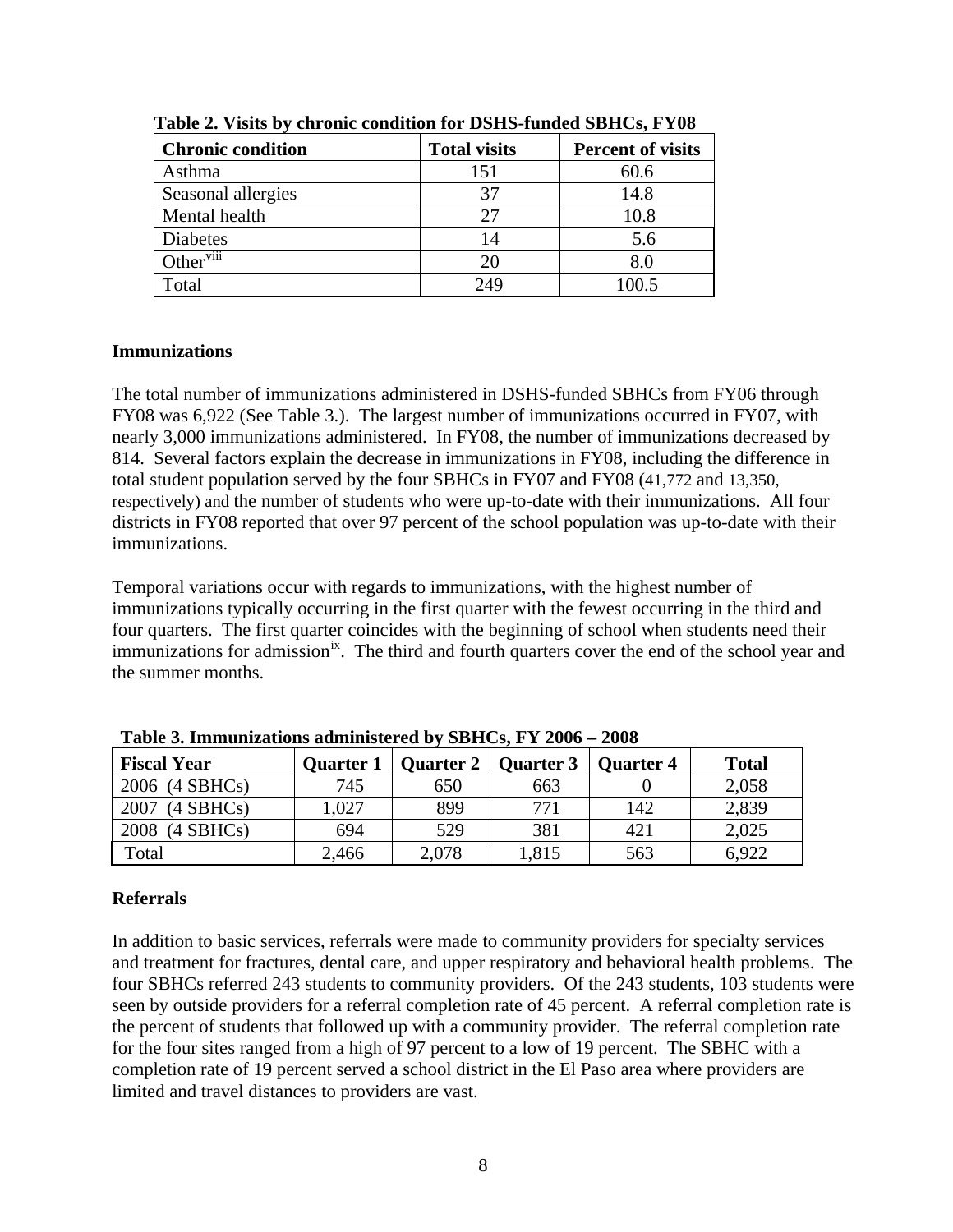### **Measuring Educational Outcomes**

One of the goals of the annual SBHC efficacy report is to examine the extent to which SBHCs have had an effect on attendance rates, academic achievement, and graduation and dropout rates. As national research indicates, there is not a direct relationship between SBHCs and improved academic performance. To assess the true impact of SBHCs on academic performance, rigorous research and evaluation methods will need to be developed. Factors that hamper such research include turnover in school population, the inability to randomize groups into clinic users and nonusers, difficulties in selecting comparison groups, controlling for external factors such as increased resources to school districts to improve test scores, and the high cost of research. $^x$  $^x$ 

Assessing the impact of SBHCs on academic performance also requires a clear understanding of the relationships between SBHCs, academic performance, and other educational, social and environmental influences. A framework for understanding how multiple factors influence academic performance and educational behaviors is important. These factors include health status and behaviors, individual student factors, educational or school factors, and social and environmental factors. Diagram 1 illustrates the four factors of educational behaviors and outcomes and the potential influence of SBHCs.

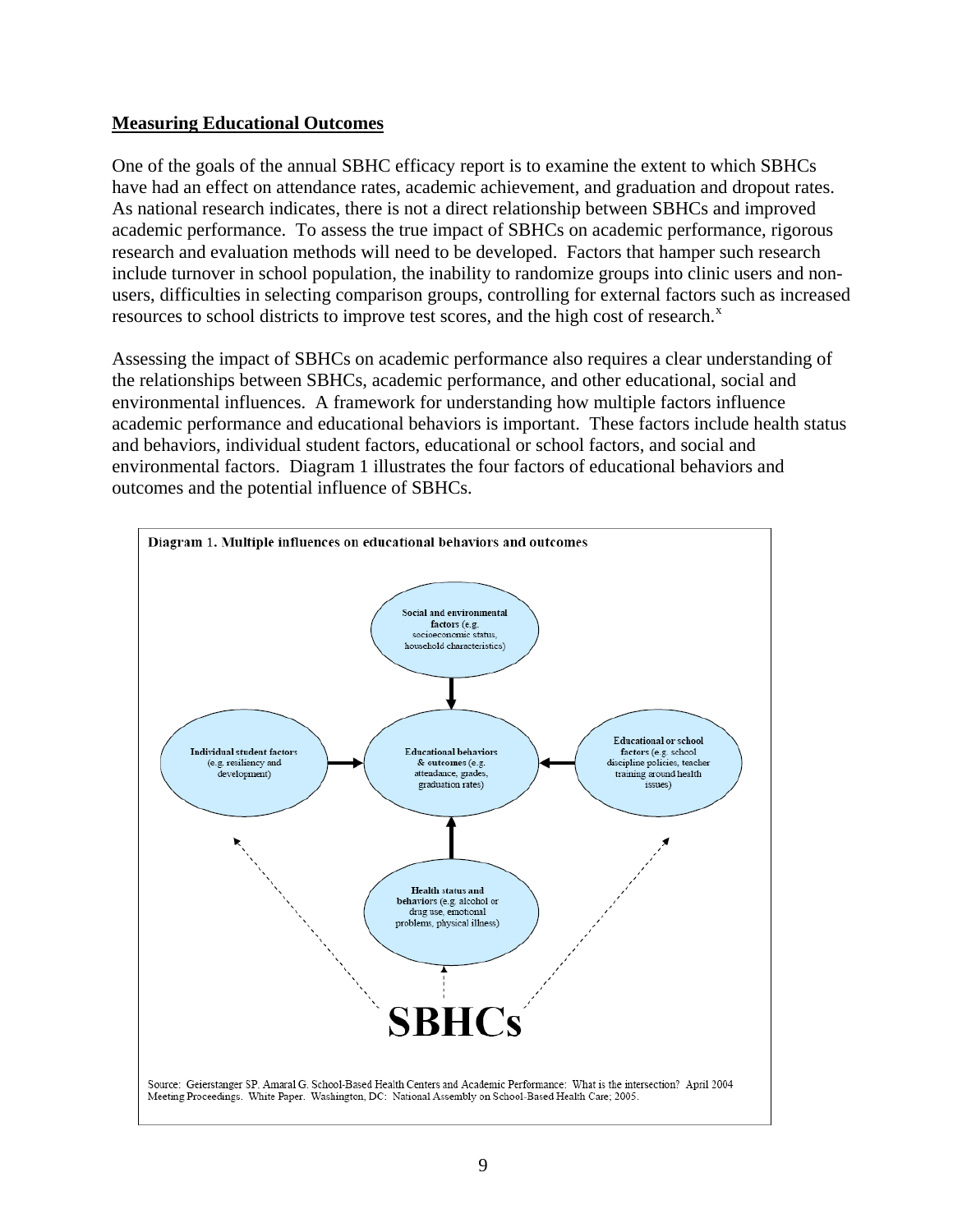As indicated in Diagram 1, SBHCs can influence factors that impact the educational and behavioral outcomes of students. Table 4 lists these factors, provides examples of each factor, and describes the potential impact of a SBHC on each factor.

| <b>Factors</b>                                 | <b>Examples</b>                                                            | <b>Impact by SBHCs</b>                                                                               |
|------------------------------------------------|----------------------------------------------------------------------------|------------------------------------------------------------------------------------------------------|
| <b>Health Status and</b>                       | Alcohol or drug use, emotional                                             | Interventions such as counseling for                                                                 |
| <b>Behaviors</b>                               | problems, and physical illness                                             | alcohol or drug use                                                                                  |
| <b>Individual Student</b>                      | Resiliency and developmental                                               | Supporting and treating students with                                                                |
| Factors                                        | assets                                                                     | chronic and behavioral illness                                                                       |
| <b>Educational or School</b><br><b>Factors</b> | School discipline policies and<br>teacher training around health<br>issues | Provide health education in the<br>classroom on health topics                                        |
| Social and<br><b>Environmental Factors</b>     | Socioeconomic status or household<br>characteristics                       | Minimal impact unless the SBHC staff<br>addresses these factors with students and<br>their families. |

**Table 4. Factors Influenced by SBHCs** 

### **Attendance Rates**

There was no significant difference in attendance rates between 2007 and 2008 in the four school districts. While there is not a direct link between SBHCs and district level attendance rates, a review of the research compiled by the National Assembly on School-Based Health Care (NASBHC) indicates that a substantial positive change in attendance rates does occur among students with chronic conditions such as asthma when a SBHC is present.<sup>[x](#page-15-1)i</sup>

DSHS-funded SBHCs track and report the attendance of students with certain chronic conditions. Revisions to the reporting and monitoring systems have helped improve the attendance tracking and reporting. Students with asthma who are in compliance with their treatment plans are likely to have better attendance rates than students with asthma who are not in compliance. Tracking their attendance is one way to measure the impact of a SBHC. One site that tracked attendance rates for students with asthma found a 24 percent decrease in absences among those asthmatic students reporting upper respiratory symptoms. One student reduced his absences by 46 percent in one year. The decrease cannot solely be attributed to the presence of the SBHC; however, the site did report an increase in the identification of asthmatic students and a 24 percent increase in the number of inhalers kept at school. Future reports will continue to include analysis of attendance rates for students with chronic conditions such as asthma and diabetes.

#### **Texas Assessment of Knowledge and Skills (TAKS)**

Texas began administering the TAKS test to students in grades 3 through 11 during the 2002–2003 school year. TAKS data were obtained from TEA for FY06 through FY08 to measure "pass rates" among students in districts with SBHCs funded by DSHS. While three of the four school districts improved their TAKS scores between 2007 and 2008 (Figure 2)<sup>[x](#page-15-1)ii</sup>, this cannot be directly attributed to the SBHC. The following factors must be considered in examining the impact of a SBHC on TAKS scores.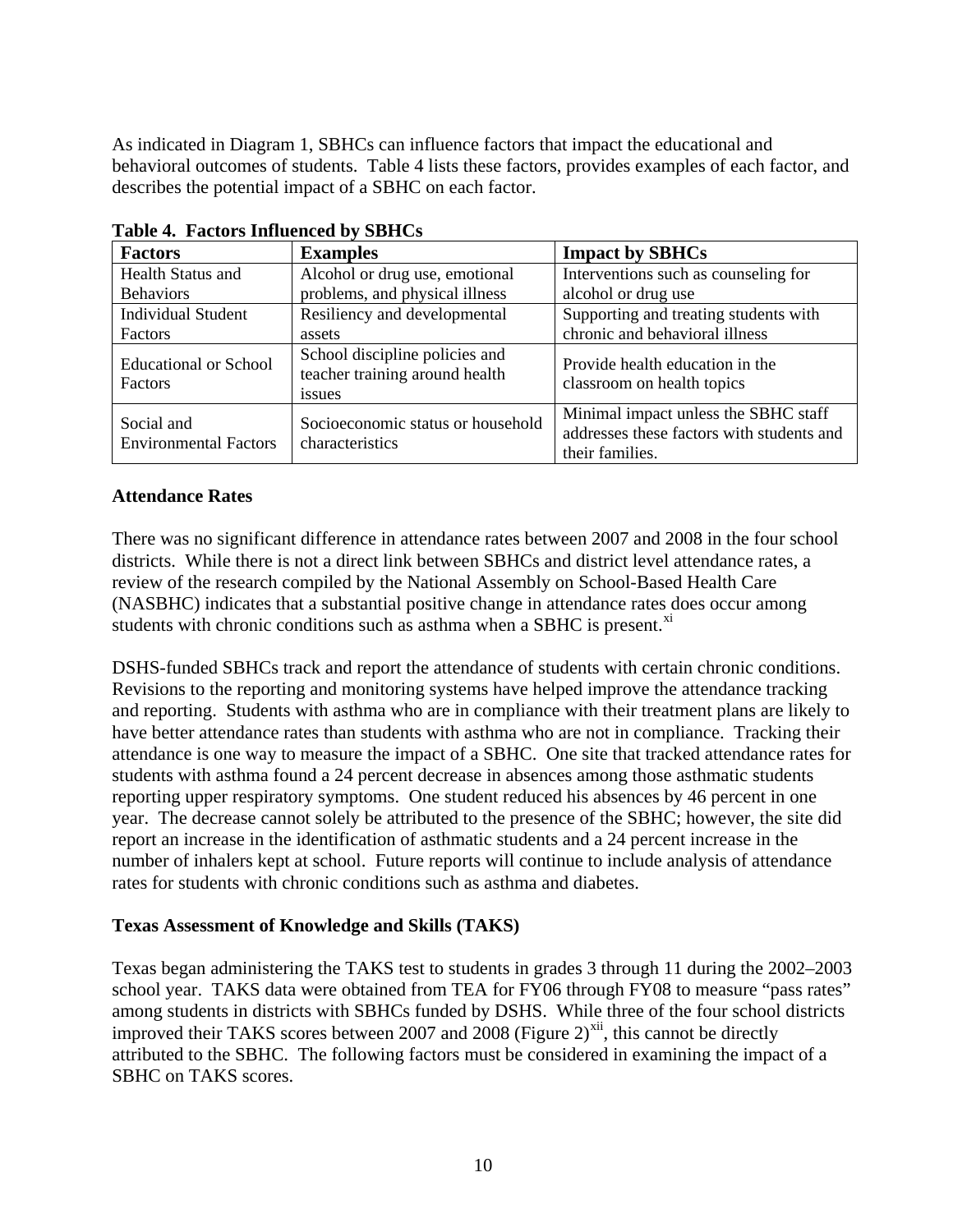- Reporting. TEA reports TAKS scores at the campus and district levels. While all four SBHCs served multiple campuses within the district, not all campuses within each district had access to the SBHC. Even at the campus level, the percentage of students enrolled in the SBHC may be too low to affect TAKS scores.
- External variables. External variables may impact scores. A school with low TAKS scores may provide increased instruction time to improve TAKS scores. The influence of this variable alone could potentially outweigh any increase in TAKS scores that may have resulted from a SBHC.



**Figure 2. TAKS Passing Scores for Districts that Received Funding from DSHS, FY 2006 - 2008** 

### **Dropout and Graduation Rates**

Two school districts showed an increase in students graduating and a reduction in those dropping out. Due to reporting and external variables as previously mentioned, the improvement in dropout and graduation rates cannot be attributed solely to the SBHCs.

### **Difficulties Faced By SBHCs**

Districts often face challenges when trying to establish, implement, and sustain a SBHC. These issues include funding application issues, implementation issues, sustainability issues, and technical assistance issues.

#### **Funding Application Issues**

Historically, there has been a decline in the number of applications for DSHS funding. Despite a slight increase in the number of applications in 2006, the competitive application process presents a barrier for some school districts.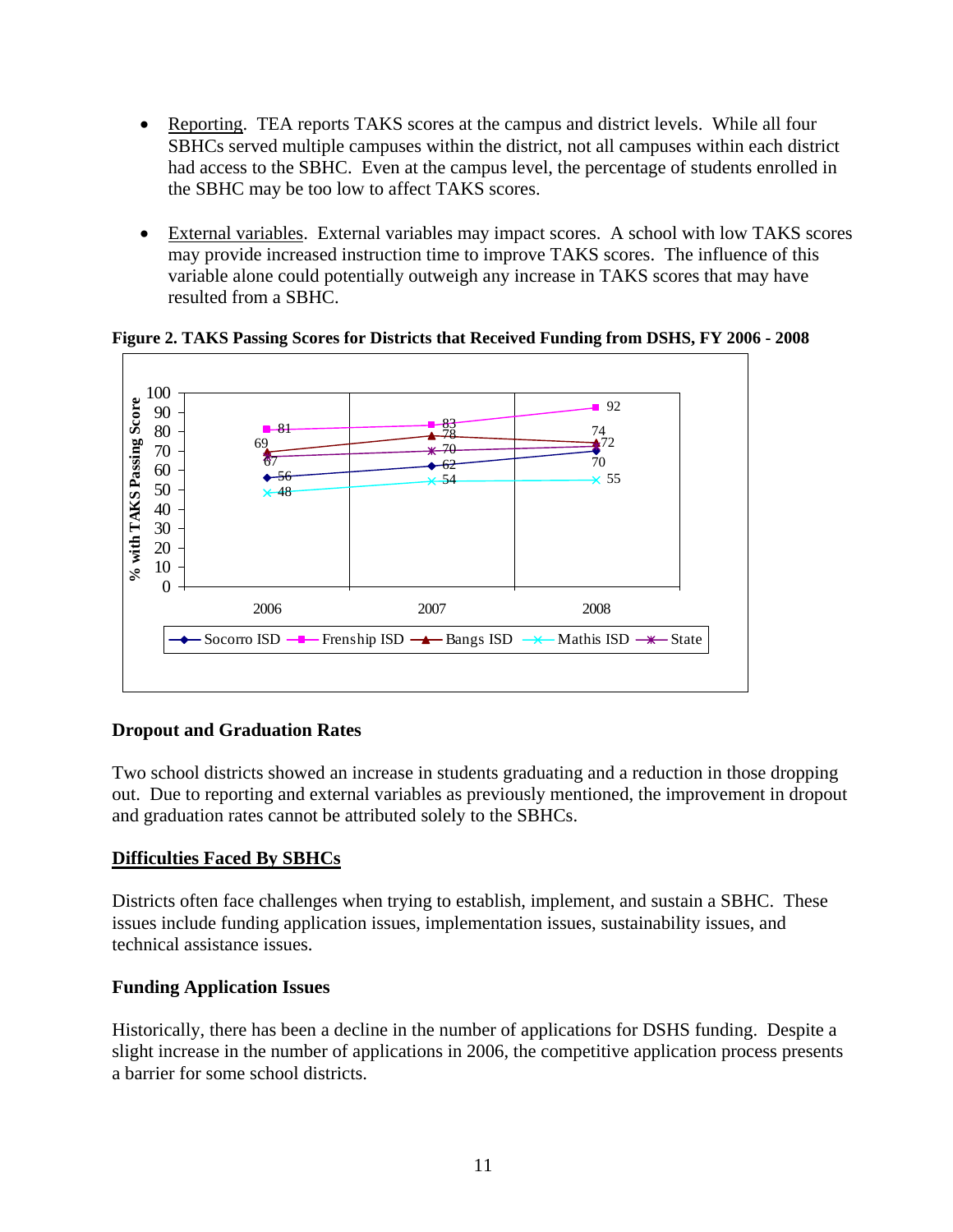Informal surveys of past, current, and potential contractors at the 2006 TASBHC conference and again at the 2008 conference found that the application process was too difficult for school districts. Several concerns were identified:

- School nurses and other school personnel have limited resources to complete a formal needs assessment or to develop a planning group.
- School staff often do not have the time or training to write grants.
- Both experienced and inexperienced grant-writers described the "request for proposal" as intimidating and cited Historically Underutilized Business (HUB) requirements as a major obstacle. DSHS is currently reviewing the HUB requirement to determine whether or not schools will be able to utilize their existing policies and procedures for obtaining bids from underutilized businesses during the next funding period.

One of the goals of DSHS funding is to serve the most underserved and at risk students in rural schools and in schools with low property wealth per student. One strategy to achieve this goal is to target schools that have the highest number of students on free and reduced lunch, the lowest TAKS scores, and the highest dropout rates. An analysis of all the school districts in Texas based on these factors and health indicators will generate a list of the highest priority school districts. DSHS will then be able to promote the SBHC program and funding opportunity to those districts.

### **Implementation Issues**

### **Billing and reimbursements**

Billing issues, especially related to Medicaid, continue to create challenges for SBHC management. A report conducted by NASBHC in 2000<sup>[x](#page-15-1)iii</sup> suggested that SBHCs throughout the nation are challenged by Medicaid billing. Problems surrounding Medicaid reimbursement relate to the complexity of the system and the variability among states' policies in terms of what types of services can be fully reimbursed. According to the report, the majority of states indicated that of all services billed, only a small proportion was reimbursed, and only two states reported reimbursement rates greater than 50 percent.

This is consistent with feedback from the DSHS-funded SBHCs in FY08. The four districts billed third-party payors \$511,131. Of this amount, the SBHCs received \$237,140 for a reimbursement rate of 46 percent. Districts billed more to Medicaid than any other third-party payor for a total of \$253,373. Of this amount, the centers received \$159,482 or 63 percent in reimbursements for an average reimbursement of \$67 per visit.

There are many variables that affect the amount that SBHCs are able to bill third-party payors and the amount they are reimbursed for services. The site that billed the largest amount is part of a federally qualified health center (FQHC). FQHCs receive a higher reimbursement rate from Medicaid than other Medicaid providers. Another site that received 90 percent of its claims is affiliated with an academic medical institution with a well-established billing system.

SBHCs that are not affiliated with either an FQHC or an academic medical institution often face more challenges in billing third-party payors. These include delays in billing caused by a change in provider, learning to navigate the Medicaid system, and limited personnel to handle the billing.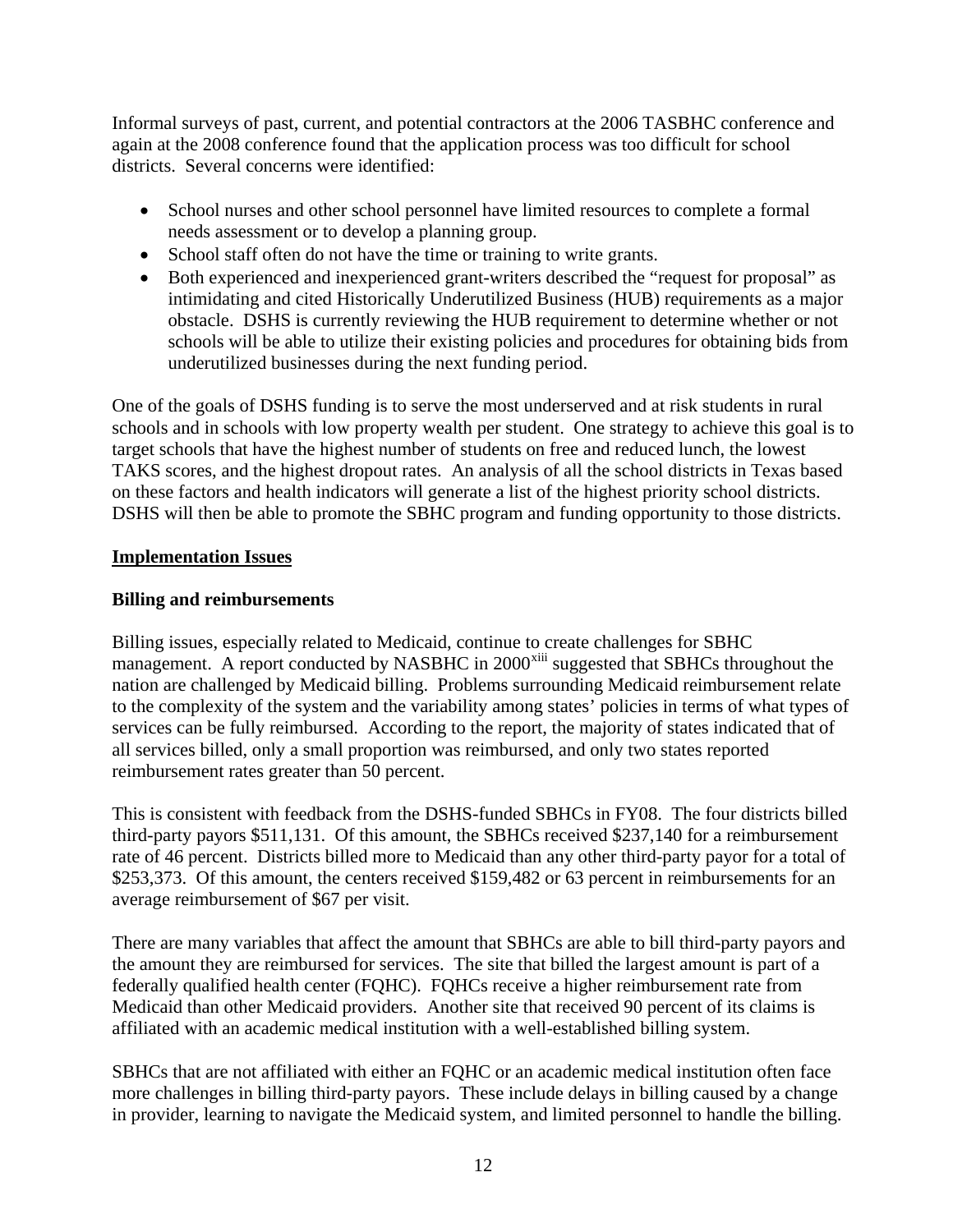These challenges have the potential to impact the provision of services and future sustainability. However, as SBHCs become more familiar with establishing billing practices, it is likely that reimbursement rates will increase.

### **Sustainability Issues**

Sustainability continues to be an issue for SBHCs. Similar to other states across the country, Te[x](#page-15-1)as provides seed money for the establishment of SBHCs.<sup>xiv</sup> Additional local and private dollars and resources are needed to sustain a program. School districts also provide direct dollars and in-kind support to SBHCs. A majority of the school districts provide in-kind support in the form of staff time, space, utilities, and equipment.

The funded sites are required to report on their sustainability efforts at the end of each contract year. All four sites reported the need to increase revenues through third-party payors. In order to help increase revenues, SBHCs activities have included outreach to parents to enroll their children in Medicaid or CHIP programs. Sites are also seeking additional funds from community organizations, private foundations, and other sources.

A strong school partnership is also critical in sustaining a SBHC. Schools can benefit from having a solid SBHC program. These benefits include improvements in attendance for students with chronic illnesses and reduced barriers to learning. Developing a strong school partnership requires that the SBHC continuously participate in school activities. Activities that help foster a strong school partnership include attending SHAC meetings, serving as a resource to school personnel, participating in Individual Education Plan meetings, and providing health education in the classroom.

# **Technical Assistance Issues**

In FY08, the DSHS School Health Program continued to provide technical assistance to funded sites. Technical assistance activities included two support meetings during the fiscal year, regular conference calls, and individual monitoring of program activities. Technical assistance was also provided statewide through the annual TASBHC conference, resources provided through the DSHS School Health Program website, and participation in a national initiative to provide trainings to SBHCs in Texas.

# **Conclusion**

DSHS-funded SBHCs continue to provide preventive and primary care services to medically underserved students in Texas with positive results.

- During FY08, over 13,000 students across 20 campuses had access to a DSHS-funded SBHC.
- Over 1,200 non-students including siblings and other family/community members were enrolled for services in the DSHS-funded SBHCs.
- Immunizations, well-child visits, and physical examinations were the most common preventive health care services provided by SBHCs.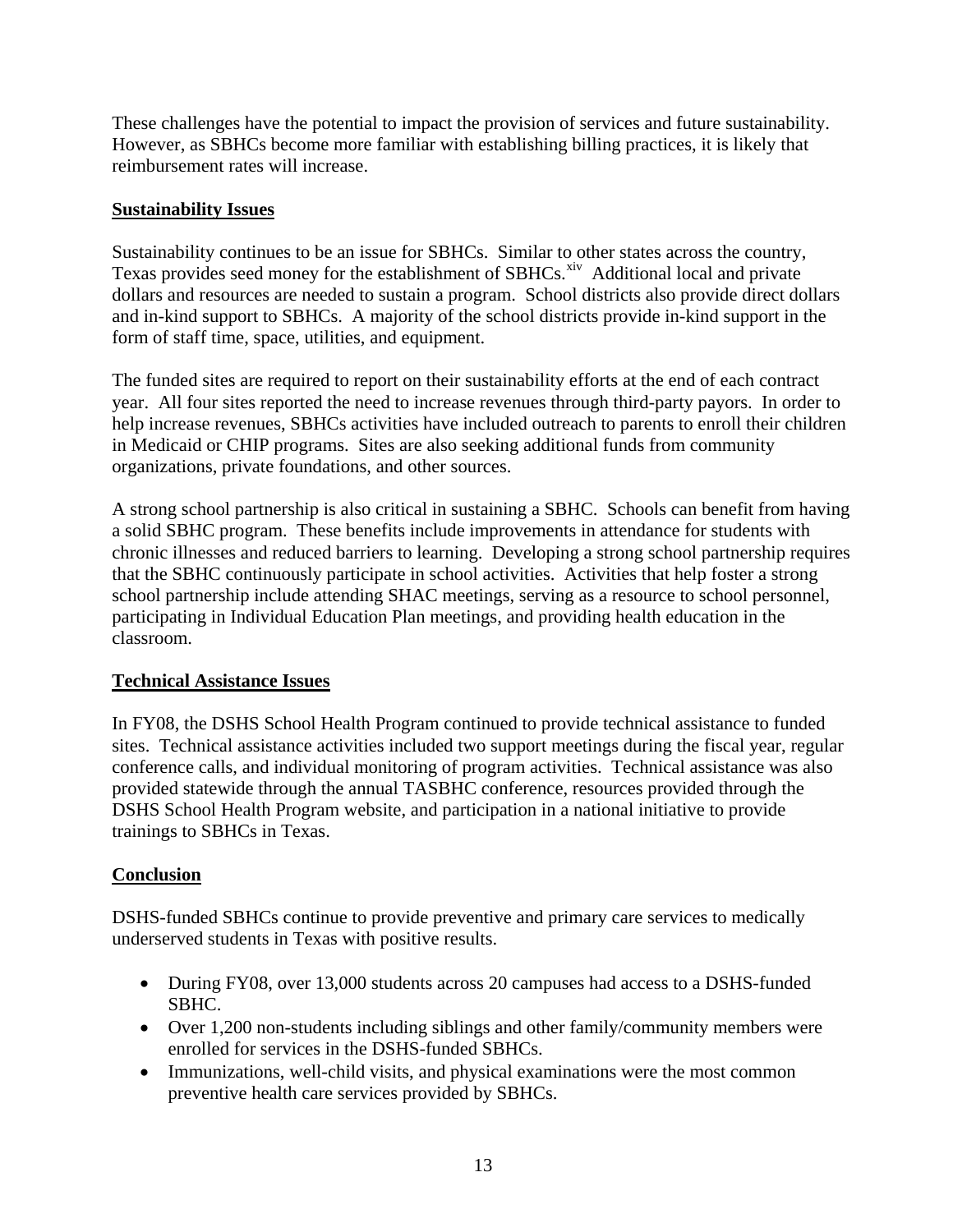• SBHC directors reported billing Medicaid \$253,373. Of this amount, the centers received \$159,482 or 63 percent in reimbursements for an average reimbursement cost of \$67 per visit.

One of the goals of this report is to examine the impact of SBHCs on academic performance. As shown by the analysis of funded sites and national research, SBHCs are more likely to impact educational behaviors such as attendance rates for asthmatic students rather than educational outcomes such as TAKS scores.<sup>[xv](#page-15-1)</sup> A true determination of the impact of SBHCs on academic achievement can only be measured by tracking student outcomes, exam scores, attendance rates, SBHC service utilization by individual students, along with numerous other social and behavioral variables in a controlled research project. The cost of such research could be prohibitive.

Districts face challenges when trying to establish, implement, and sustain a SBHC. Stakeholders indicate that the DSHS application process is difficult for school districts that often do not have expertise in grant writing. While a few of the SBHCs show progress in billing Medicaid, the Medicaid billing process often requires more staff time than can be recouped through reimbursement.

During FY08, DSHS staff continued to provide technical assistance to funded programs. These activities included two annual meetings, regular conference calls, improved reporting and monitoring system, and assistance in identifying resources to help sustain programs. In addition to these activities, the DSHS School Health Program continued to develop a strong partnership with TASBHC. This partnership benefits all SBHCs in Texas that serve some of the neediest children in Texas.

 $\overline{a}$ i U.S. Census Bureau, Current Population Survey: 2008 Annual Social and Economic Supplement (2007 data) http://pubdb3.census.gov/macro/032008/health/toc.htm. ii Texas Association of School-Based Health Centers, October 2008.

iii At the end of FY 2008, Frenship ISD opened its school-based health center to all nine schools in the district.

iv Estimated number. New project director is reconciling medical records to report an accurate enrollment number.

American Lung Association. Childhood Asthma Overview. Website: http://www.lungusa.org. Accessed December 9, 2008.

vi Texas Asthma Controlled and Prevention Program. The Burden of Asthma in Texas 2000-2005 Report. http://www.dshs.state.tx.us/chronic/pdf/asthbur.pdf Accessed December 9, 2009.

vii Webber MP, Carpiniello KE, Oruwariye T, et al. Burden of Asthma in Inner-City Elementary School Children: do School-Based Health Centers Make a Difference? Arch Pediatr Adoles Med.2003;157:125-129.

<sup>&</sup>lt;sup>viii</sup> Other includes: congenital heart defects and seizures.<br><sup>ix</sup> Immunizations are required to enter public or private primary or secondary schools or institutions of higher education per Texas Administrative Code, Title 25, Part I, §§97.61-97.72.

<sup>&</sup>lt;sup>x</sup> Geierstanger SP, Amaral G. School-Based Health Centers and Academic Performance: What is the intersection? April 2004 Meeting Proceedings. White Paper. Washington, DC: National Assembly on School-Based Health Care; 2005.

xi Ibid.

<sup>&</sup>lt;sup>xii</sup> Texas Education Agency. TAKS Standard Accountability Indicator. For 2006 and 2007, the standard accountability indicator excluded grade 8 science. For 2008, the standard accountability indicator included selected TAKS (accommodated).

xiii National Assembly on School-Based Health Care (2000). Medicaid Reimbursement in School-Based Health Centers: State Association and Provider Perspectives. NASBHC: Washington, DC.